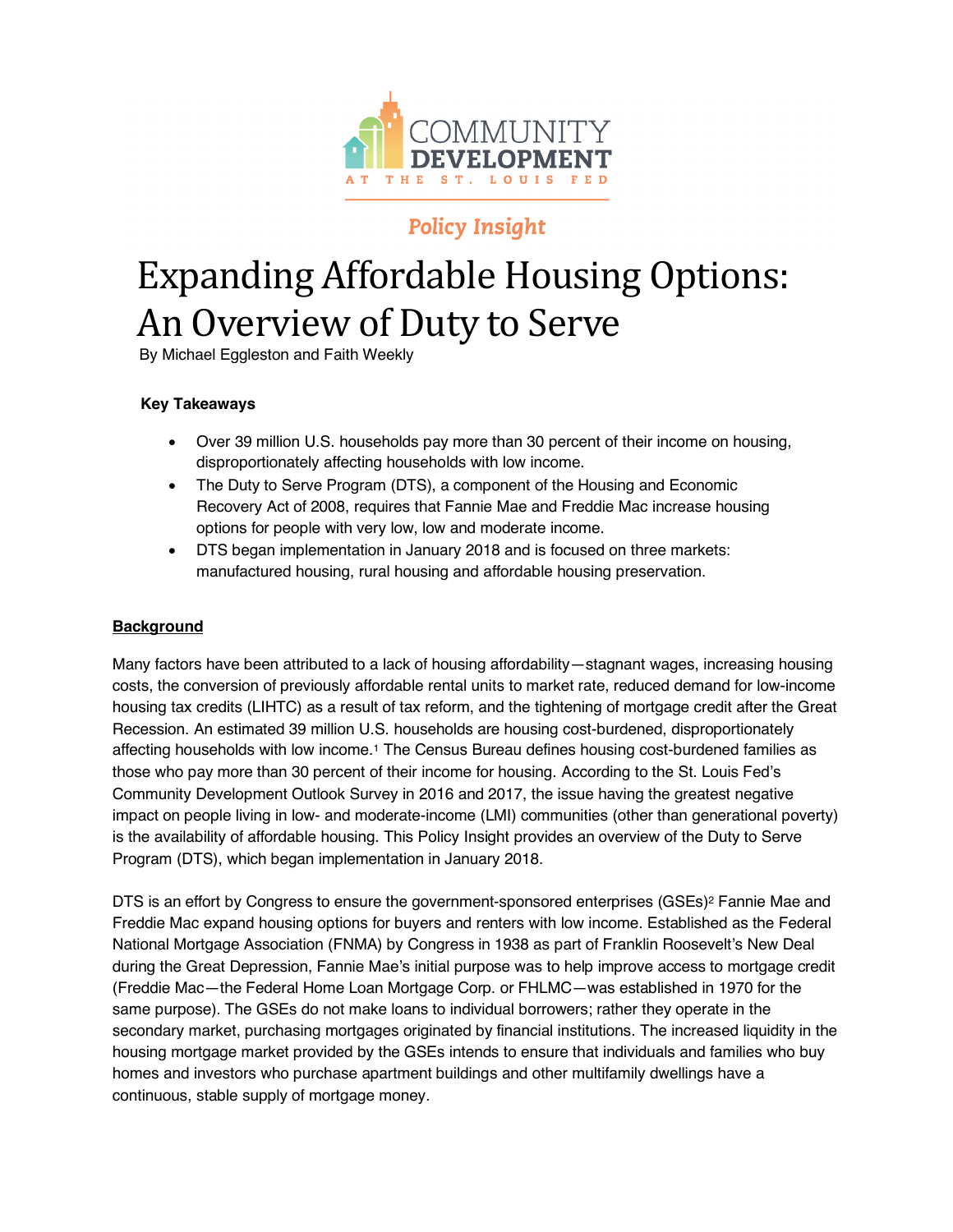In 2008, Congress passed the Housing and Economic Recovery Act (HERA), part of which amended the Federal Housing Enterprises Financial Safety and Soundness Act of 1992 to impose certain new requirements on the GSEs. The statute stipulated that the Federal Housing Finance Agency (FHFA) shall oversee the GSEs' efforts in developing loan products and flexible underwriting guidelines to facilitate a secondary market for mortgages for very low-, low- and moderate-income families with respect to three underserved markets—manufactured housing, affordable housing preservation and rural housing. In particular, HERA required the FHFA director to establish, effective for 2010 and thereafter, a manner for evaluating whether, and the extent to which, the GSEs have complied with their duty to serve these underserved markets and for rating the extent of such compliance.

Based on HERA requirements, FHFA went through a full rule-making process for DTS in 2009. However, FHFA did not issue a final rule on the program until December 2016, partly due to a new rule proposed for DTS in December 2015. Throughout 2017, the GSEs proposed their plans for how they would meet their requirements under the program, solicited public feedback and then finalized their plans. FHFA approved both plans in December 2017 and program implementation commenced on January 1, 2018. Figure 1 provides a timeline of DTS from implementation through FHFA's submission of its first annual report on the program.



#### **Figure 1. Timeline for execution of GSE plans for implementation of Duty to Serve.**

HERA stipulated the three markets that make up DTS—manufactured housing, affordable housing preservation and rural housing (Table 1).

| Table 1. Duty to Serve Markets      |                                              |                                           |  |  |  |
|-------------------------------------|----------------------------------------------|-------------------------------------------|--|--|--|
| <b>Type of DTS</b><br><b>Market</b> | <b>Definition</b>                            | <b>Context</b>                            |  |  |  |
| Manufactured                        | "Manufactured home" means a structure,       | There is a lack of a secondary market,    |  |  |  |
| Housing                             | transportable in one or more sections,       | particularly for manufactured housing     |  |  |  |
|                                     | which, in the traveling mode, is eight body  | titled as personal property. Financing    |  |  |  |
|                                     | feet or more in width or 40 body feet or     | tends to be more expensive for            |  |  |  |
|                                     | more in length, or, when erected on site, is | manufactured housing titled as real       |  |  |  |
|                                     | 320 or more square feet, and which is built  | estate. This lack of liquidity and higher |  |  |  |
|                                     | on a permanent chassis and designed to       | pricing has inhibited the growth of       |  |  |  |
|                                     | be used as a dwelling with or without a      | manufactured housing as a viable,         |  |  |  |
|                                     | permanent foundation when connected to       | affordable housing option.                |  |  |  |
|                                     | the required utilities, and includes the     |                                           |  |  |  |
|                                     | plumbing, heating, air conditioning and      |                                           |  |  |  |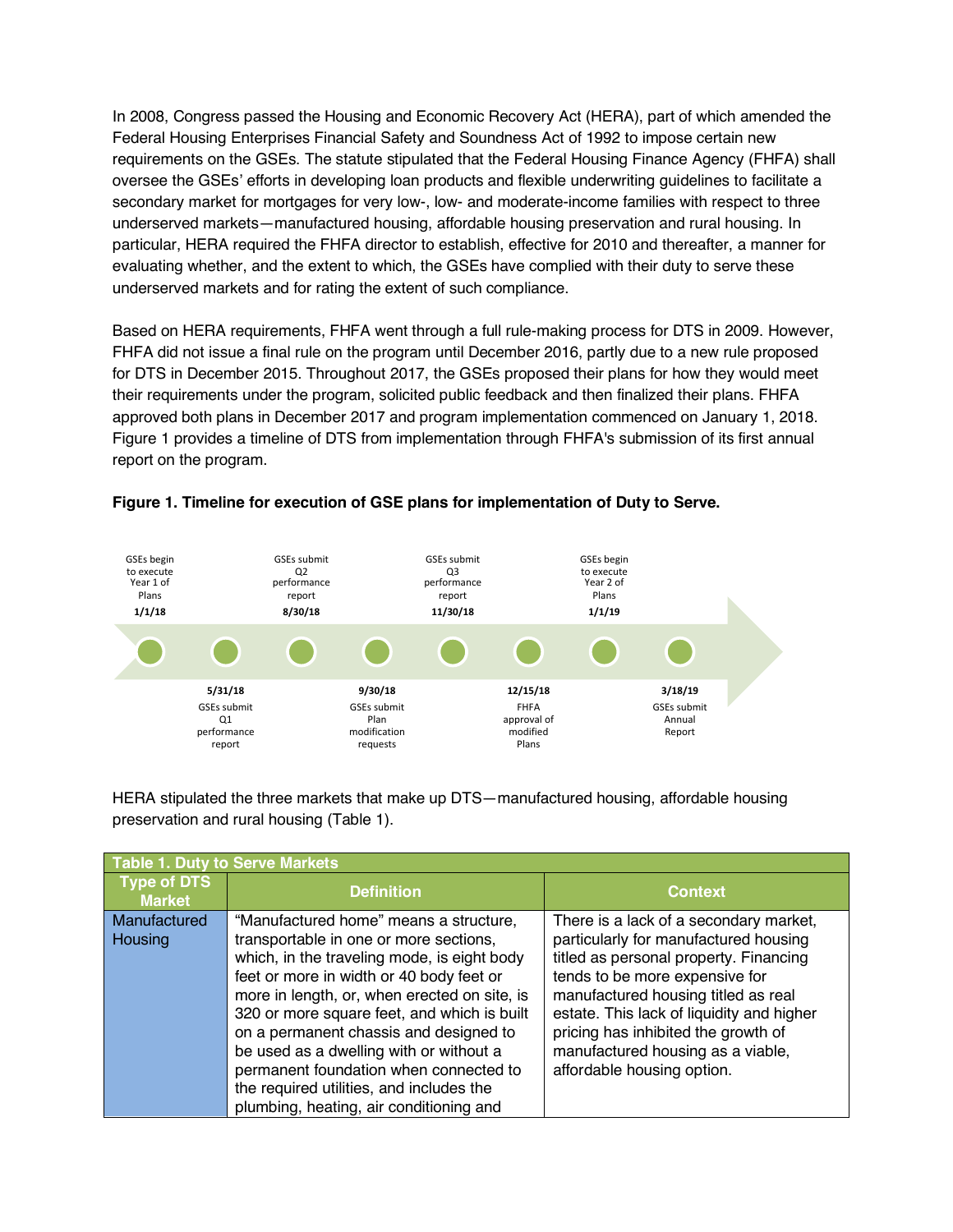| Affordable                                                                                                  | electrical systems contained therein; except<br>that such term shall include any structure<br>that meets all the requirements of this<br>paragraph except the size requirements<br>and with respect to which the manufacturer<br>voluntarily files a certification required by<br>the Secretary and complies with the<br>standards established under this chapter;<br>and except that such term shall not include<br>any self-propelled recreational vehicle.<br>The final rule provides that enterprise | The Low Income Housing Tax Credit is                                                   |  |  |  |
|-------------------------------------------------------------------------------------------------------------|----------------------------------------------------------------------------------------------------------------------------------------------------------------------------------------------------------------------------------------------------------------------------------------------------------------------------------------------------------------------------------------------------------------------------------------------------------------------------------------------------------|----------------------------------------------------------------------------------------|--|--|--|
| <b>Housing</b>                                                                                              | activities eligible to be included in a plan                                                                                                                                                                                                                                                                                                                                                                                                                                                             | the largest supply-side affordable                                                     |  |  |  |
| Preservation                                                                                                | under the affordable housing preservation                                                                                                                                                                                                                                                                                                                                                                                                                                                                | housing subsidy in the nation.** This                                                  |  |  |  |
|                                                                                                             | market are activities that facilitate a<br>secondary market for mortgages on                                                                                                                                                                                                                                                                                                                                                                                                                             | program, established in 1986, is<br>structured to ensure that housing units            |  |  |  |
|                                                                                                             | residential properties for very low-, low- or                                                                                                                                                                                                                                                                                                                                                                                                                                                            | remain affordable for 15 years, while                                                  |  |  |  |
|                                                                                                             | moderate-income families consisting of                                                                                                                                                                                                                                                                                                                                                                                                                                                                   | some states and municipalities have                                                    |  |  |  |
|                                                                                                             | affordable rental housing preservation and                                                                                                                                                                                                                                                                                                                                                                                                                                                               | provisions that require the units to remain                                            |  |  |  |
|                                                                                                             | affordable homeownership preservation.                                                                                                                                                                                                                                                                                                                                                                                                                                                                   | affordable for a greater period of time.                                               |  |  |  |
|                                                                                                             |                                                                                                                                                                                                                                                                                                                                                                                                                                                                                                          | This has resulted in housing units that<br>were once affordable converting to          |  |  |  |
|                                                                                                             |                                                                                                                                                                                                                                                                                                                                                                                                                                                                                                          | market rate.                                                                           |  |  |  |
| <b>Rural Housing</b>                                                                                        | "Rural area" means:                                                                                                                                                                                                                                                                                                                                                                                                                                                                                      | The GSEs' business model is designed                                                   |  |  |  |
|                                                                                                             | A census tract outside of a<br>(i)                                                                                                                                                                                                                                                                                                                                                                                                                                                                       | to develop products and purchase loans                                                 |  |  |  |
|                                                                                                             | metropolitan statistical area (MSA)                                                                                                                                                                                                                                                                                                                                                                                                                                                                      | at large economies of scale. They have                                                 |  |  |  |
|                                                                                                             | designated by the Office of<br>Management and Budget (OMB)                                                                                                                                                                                                                                                                                                                                                                                                                                               | been less involved in rural communities,<br>where there are fewer people and, thus, it |  |  |  |
|                                                                                                             | (ii) A census tract in an MSA as                                                                                                                                                                                                                                                                                                                                                                                                                                                                         | may be more difficult to achieve scale.                                                |  |  |  |
|                                                                                                             | designated by OMB that is outside of                                                                                                                                                                                                                                                                                                                                                                                                                                                                     |                                                                                        |  |  |  |
|                                                                                                             | the MSA's urbanized areas as                                                                                                                                                                                                                                                                                                                                                                                                                                                                             |                                                                                        |  |  |  |
|                                                                                                             | designated by USDA's Rural-Urban                                                                                                                                                                                                                                                                                                                                                                                                                                                                         |                                                                                        |  |  |  |
|                                                                                                             | Commuting Area (RUCA) Code #1,<br>and outside of tracts with a housing                                                                                                                                                                                                                                                                                                                                                                                                                                   |                                                                                        |  |  |  |
|                                                                                                             | density of over 64 housing units per                                                                                                                                                                                                                                                                                                                                                                                                                                                                     |                                                                                        |  |  |  |
|                                                                                                             | square mile for UDSA's RUCA Code                                                                                                                                                                                                                                                                                                                                                                                                                                                                         |                                                                                        |  |  |  |
|                                                                                                             | $#2.*$                                                                                                                                                                                                                                                                                                                                                                                                                                                                                                   |                                                                                        |  |  |  |
| * To download the census tracts eligible in rural areas, visit the <b>FHFA Duty to Serve data webpage</b> . |                                                                                                                                                                                                                                                                                                                                                                                                                                                                                                          |                                                                                        |  |  |  |
| ** Federal Reserve Bank of Atlanta (2017). "Financing Affordable Housing with the LIHTC." Retrieved         |                                                                                                                                                                                                                                                                                                                                                                                                                                                                                                          |                                                                                        |  |  |  |
|                                                                                                             |                                                                                                                                                                                                                                                                                                                                                                                                                                                                                                          |                                                                                        |  |  |  |

from https://www.frbatlanta.org/community-development/publications/partnersupdate/2017/02/170425-financing-affordable-housing-with-the-lihtc.aspx

There are activities stipulated through statute (HERA) and through regulation that the GSEs must consider as part of DTS—at least four regulatory activities for the manufactured housing market, seven statutory or regulatory activities for the affordable housing preservation market, and four regulatory activities for the rural housing market (Table 2).

| Table 2. Duty to Serve Activities |                             |                                                  |                      |  |
|-----------------------------------|-----------------------------|--------------------------------------------------|----------------------|--|
| <b>Activities</b>                 | <b>Manufactured Housing</b> | <b>Affordable Housing</b><br><b>Preservation</b> | <b>Rural Housing</b> |  |
| Statutory                         | None                        | <b>Housing Choice</b>                            | None                 |  |
| Activities                        |                             | Voucher Program                                  |                      |  |
|                                   |                             | (Section 8)                                      |                      |  |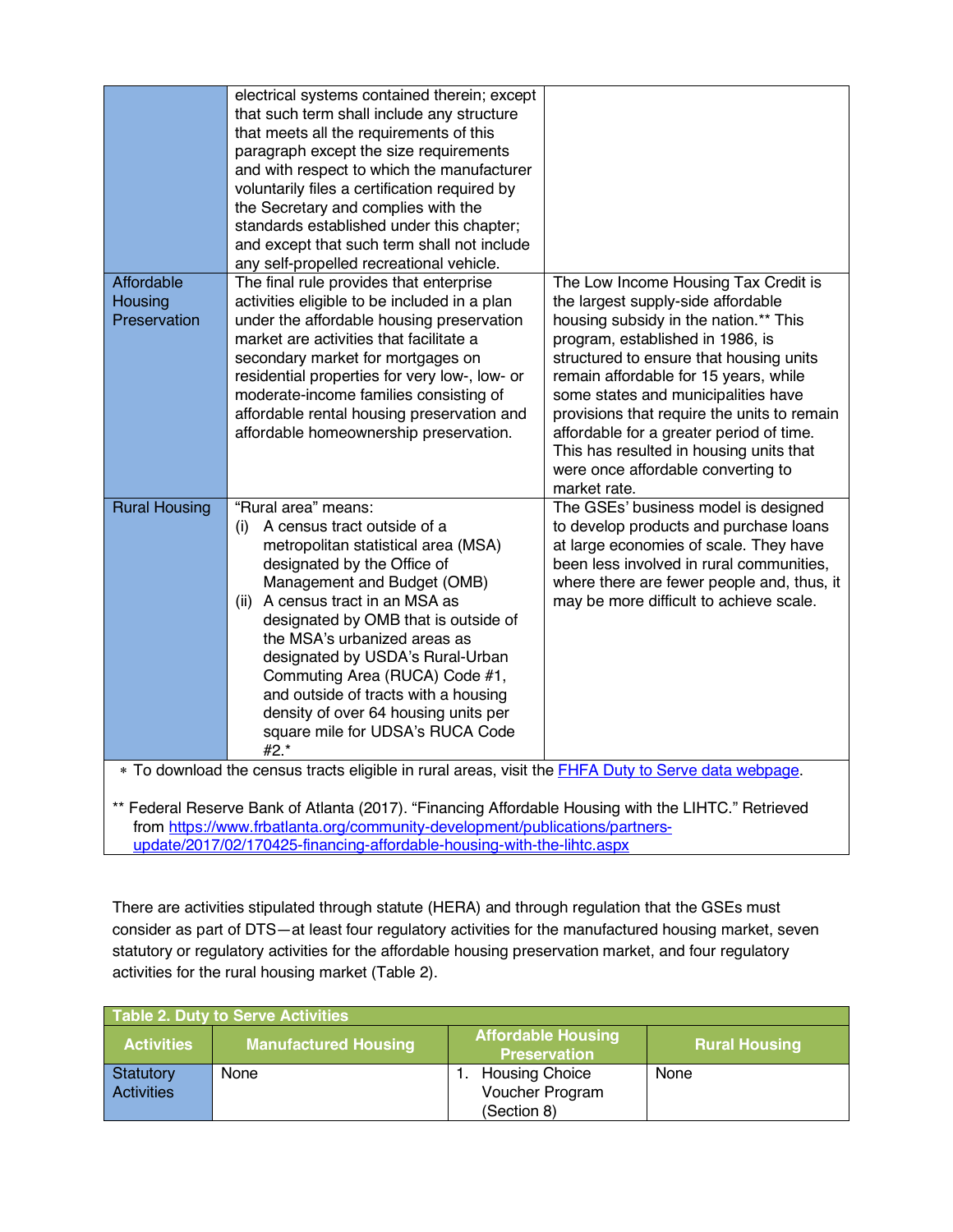| Regulatory                                           | 1. Manufactured homes titled                                                                                                                                                                                                                                                      | <b>Preservation Program</b><br>2.<br>(Section 236)<br>Mortgage Insurance<br>З.<br>for Rental and<br><b>Cooperative Housing</b><br>(Section 221(d)(4))<br><b>Supportive Housing</b><br>4.<br>for the Elderly<br>Program (Section 202)<br><b>Supportive Housing</b><br>5.<br>for Persons with<br><b>Disabilities (Section</b><br>811)<br>Homelessness<br>6.<br>Assistance<br>7. Rural Rental Housing<br>Loans (Section 515)<br>8. Low Income Housing<br><b>Tax Credit Debt</b><br>Comparable state and<br>9.<br>local programs<br>1. Small multifamily rental | 1. Housing in high-needs                                                                                                                                                                    |
|------------------------------------------------------|-----------------------------------------------------------------------------------------------------------------------------------------------------------------------------------------------------------------------------------------------------------------------------------|-------------------------------------------------------------------------------------------------------------------------------------------------------------------------------------------------------------------------------------------------------------------------------------------------------------------------------------------------------------------------------------------------------------------------------------------------------------------------------------------------------------------------------------------------------------|---------------------------------------------------------------------------------------------------------------------------------------------------------------------------------------------|
| <b>Activities</b>                                    | as real estate<br>2. Manufactured homes titled<br>as personal property<br>3. Manufactured housing<br>communities owned by<br>government<br>instrumentalities, nonprofits<br>or residents<br>4. Manufactured housing<br>communities with specified<br>tenant pad lease protections | properties financing<br>2. Multifamily energy- or<br>water-efficiency<br>improvements<br>financing<br>3. Single-family energy-<br>or water-efficiency<br>improvements<br>financing<br>4. Affordable<br>homeownership<br>preservation<br>5. HUD's Choice<br>Neighborhoods<br>Initiative<br>6. HUDS's Rental<br>Assistance<br>Demonstration<br>7. Purchase and<br>rehabilitation financing<br>of distressed<br>properties                                                                                                                                     | rural regions<br>2. Housing for high-needs<br>rural populations<br>3. Rural small financial<br>institution financing of<br>rural housing<br>4. Rural small multifamily<br>rental properties |
| <b>Extra Credit</b><br>Eligible<br><b>Activities</b> | 1. Manufactured homes chattel<br>pilot initiative<br>2. Manufactured housing<br>communities with tenant pad<br>lease protections located in<br>states without comparable<br>consumer protections<br>3. Residential economic<br>diversity                                          | 1. Residential economic<br>diversity                                                                                                                                                                                                                                                                                                                                                                                                                                                                                                                        | 1. High-needs rural<br>populations (only very<br>low-income families,<br>income $\leq 50$ percent of<br>area median income)<br>2. Residential economic<br>diversity                         |
| Additional<br><b>Activities</b>                      | The GSEs may propose additional activities for each underserved market                                                                                                                                                                                                            |                                                                                                                                                                                                                                                                                                                                                                                                                                                                                                                                                             |                                                                                                                                                                                             |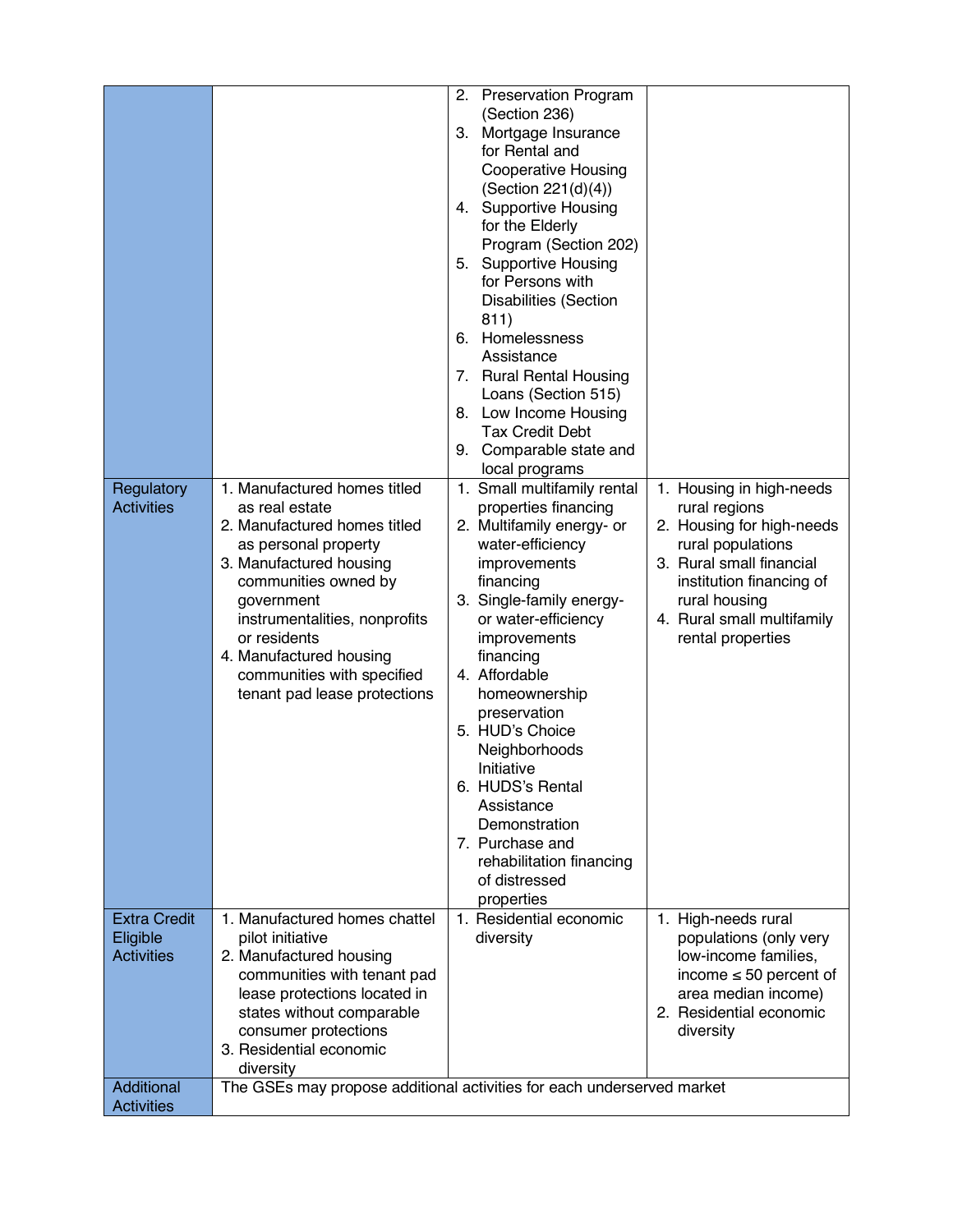The statute requires FHFA to annually evaluate and rate the GSEs on their DTS achievements and to report annually to Congress on FHFA's evaluations. The evaluations will consist of a three-step process: a quantitative assessment, a qualitative assessment and a potential upward adjustment based on certain eligible activities. The evaluation will result in a separate rating for each of the three underserved markets. The rating scale consists of the following:

- Fails
- Minimally Passing
- Low Satisfactory
- High Satisfactory
- Exceeds

The ratings will be made publicly available, though FHFA does not possess enforcement authority should the GSEs receive a low rating.

## **Key Players**

In addition to homebuyers, homeowners and renters, there are many organizations and government agencies that will be directly or indirectly impacted by DTS at the local, state and federal level. Below is a list of some of the organizations and agencies that may be impacted by DTS. Please note that this is not an exhaustive list.

#### *Federal and Quasi-Governmental Agencies*

- Federal Housing Finance Agency  $-$  As the regulator for the GSEs, FHFA oversees implementation of the program and will be rating the GSEs on their performance.
- Fannie Mae and Freddie Mac The GSEs will be responsible for increasing housing options for low- and very low-income individuals and households in the three target markets by creating products and purchasing loans on the secondary market.
- Department of Housing and Urban Development (HUD) This federal government agency, which has field offices located throughout the U.S., oversees and funds a variety of efforts that promote affordable housing. This includes many programs, such as Section 8, that are called out in HERA, the law that created DTS.
- Department of Agriculture (USDA) Similar to HUD, USDA has field offices throughout the U.S. It oversees and funds a variety of programs, including many that support rural housing.

#### *State and Local Agencies*

- State Housing Finance Agencies These agencies oversee a variety of affordable housing programs, including locally administering LIHTC.
- Local Housing Authorities These authorities administer some of the largest housing subsidy programs in the U.S., including Section 8.

#### *Private and Nonprofit Sectors*

- Banks Banks have an obligation under the Community Reinvestment Act to meet the credit needs in LMI communities. Many have done so over the past several decades through loans and investments in affordable housing.
- Community Development Financial Institutions (CDFIs) As mission-driven lenders, these organizations have played many roles, including lender, investor and syndicator of tax credits, all in support of affordable housing.